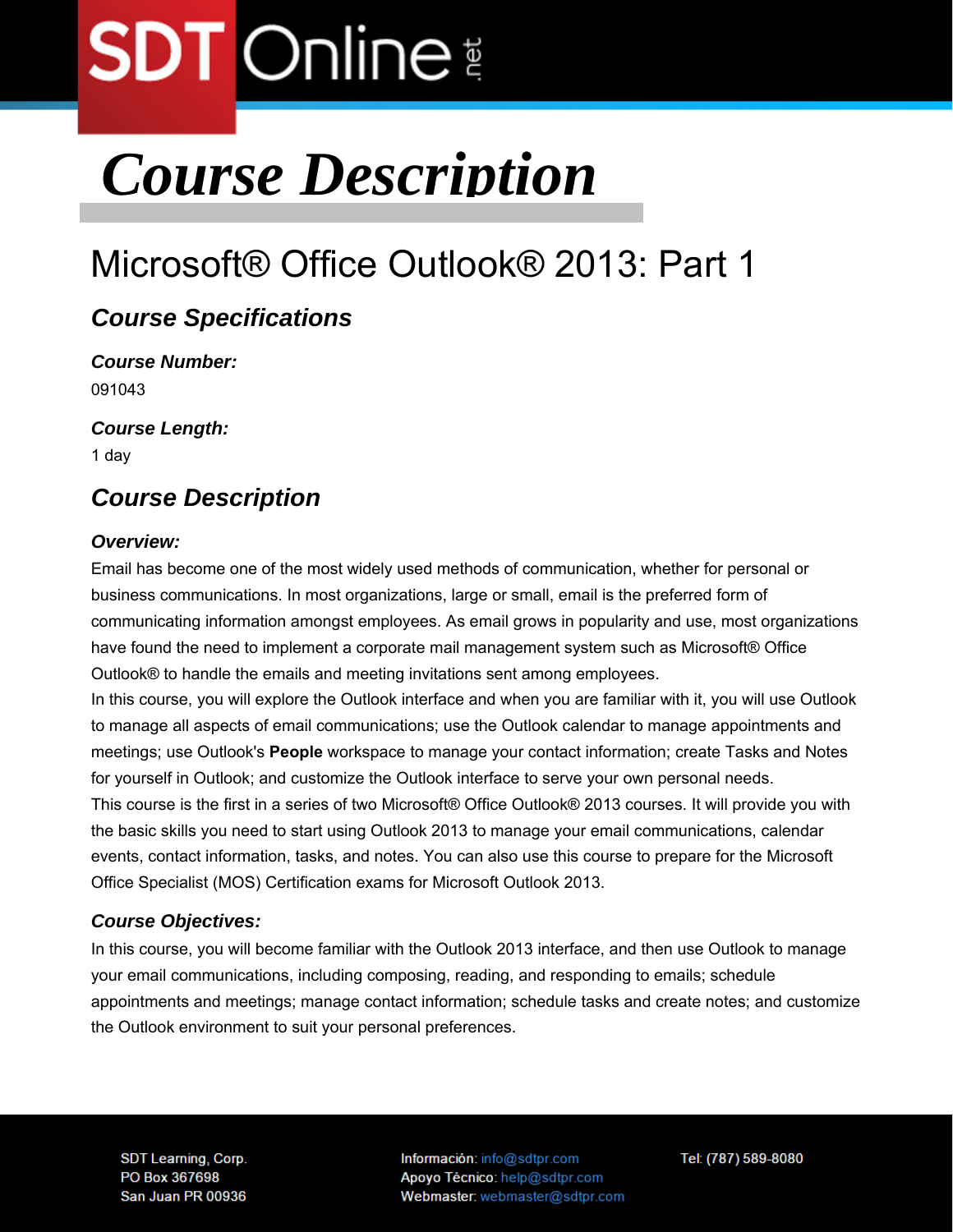#### **You will:**

- Perform basic functions in the Outlook 2013 interface.
- Compose email messages.
- Read and respond to email messages.
- Manage email messages.
- Manage your calendar.
- Manage your contacts.
- Work with tasks and notes.
- Customize the Outlook environment.

#### *Target Student:*

This course is intended for people who have a basic understanding of Microsoft® Windows® and want or need to know how to use Outlook as an email client to manage their email communications, calendar events, contact information, and other communication tasks.

#### *Prerequisites:*

To ensure success, students should be familiar with using personal computers, and should have experience using a keyboard and mouse. Students should be comfortable in the Windows® 8 environment, and be able to use Windows 8 to manage information on their computers. Specific tasks the students should be able to perform include: launching and closing applications, navigating basic file structures, and managing files and folders. Before starting this course, students should have completed one or more of the following courses or possess the equivalent knowledge:

- *Using Microsoft® Windows® 8*
- *Microsoft® Windows® 8: Transition from Windows 7*

#### *Course-specific Technical Requirements*

#### *Hardware*

#### *Software*

For this course, you will need one computer serving as the Active Directory Domain Controller and the Exchange Server, and enough classroom computers for the instructor and each student.

Información: info@sdtpr.com Apoyo Técnico: help@sdtpr.com Webmaster: webmaster@sdtpr.com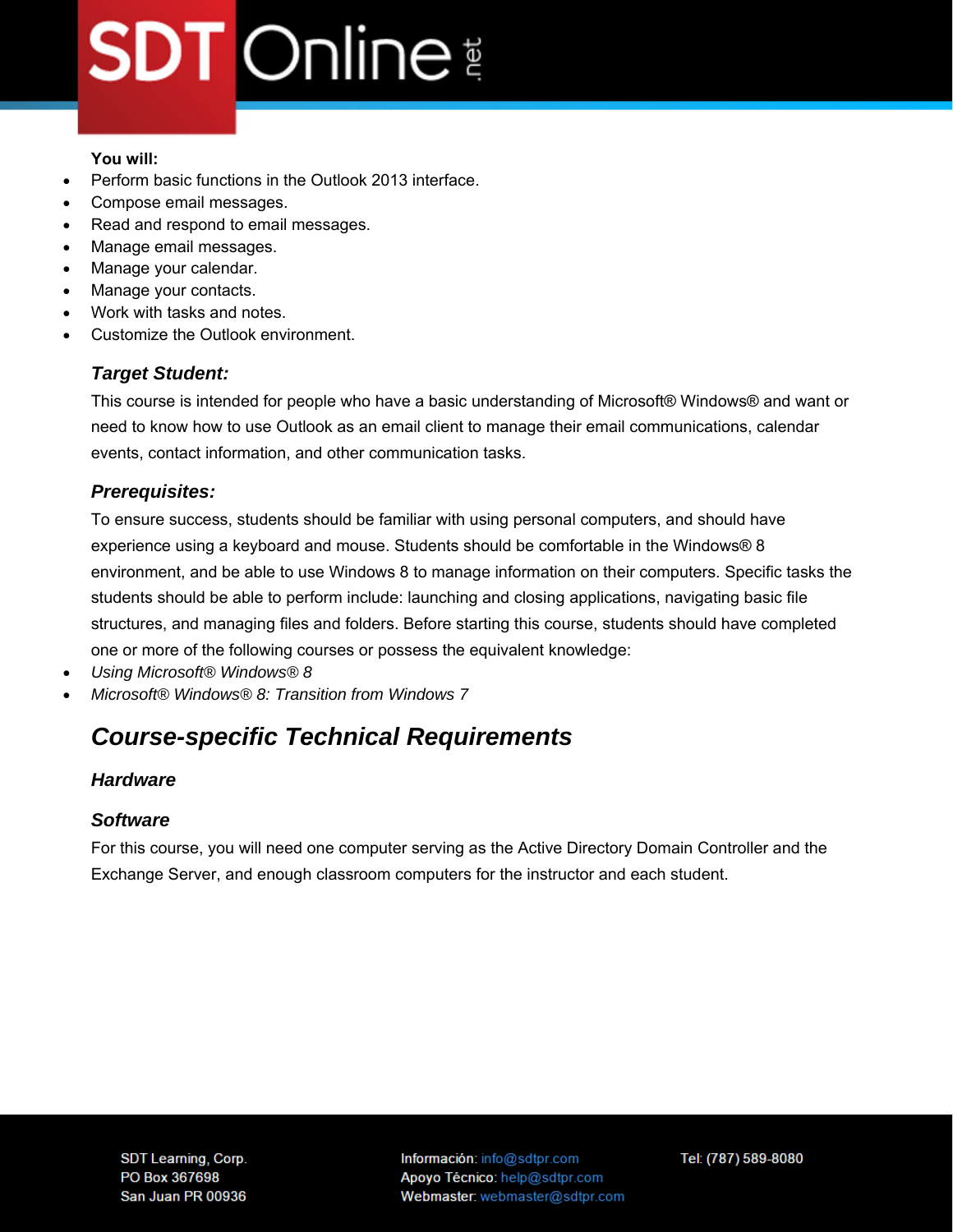The machine running Windows Server® 2010 Enterprise Edition and Exchange Server should have the following minimum hardware configurations:

- An x64 architecture-based computer with Intel processor that supports Intel Extended Memory 64 Technology (Intel EM64T) or AMD processor that supports the AMD64 platform.
- A minimum of 4 GB of RAM per server plus 5 MB of RAM recommended for each mailbox.
- Disk partitions formatted as NTFS file systems.
- At least 30 GB of disk space for installation.
- An additional 500 MB of available disk space for each Unified Messaging (UM) language pack that you plan to install.
- A DVD-ROM drive, local or network accessible.
- A 1024 x 768 resolution or higher monitor.
- A keyboard and mouse, or other pointing device.
- Paging file size should be equal to the amount of RAM on the server plus 10 MB. Classroom computers (instructor and student) should have the following minimum hardware configurations:
- 1 GHz Pentium®-class processor or faster.
- A minimum of 1 GB of RAM is recommended.
- 10 GB of hard disk or larger. You should have at least 1 GB of free hard disk space available for Office installation.
- A DVD-ROM drive.
- A keyboard and mouse or other pointing device.
- A 1024 x 768 resolution monitor is recommended.
- Network cards and cabling for local network access.
- Internet access (see your local network administrator).
- A printer (optional) or an installed printer driver.
- A projection system to display the instructor's computer screen.

Software requirements for the Active Directory Domain Controller and Exchange Server machine:

- Microsoft® Windows Server® 2008 Standard or Enterprise Edition x64 bit or Windows Server 2008 R2 Standard or Enterprise x64 bit with Service Pack 1
- Microsoft® Exchange Server 2010 with Service Pack 1
- Microsoft® Active Directory®

Prerequisites for Microsoft Exchange Server 2010 include Microsoft .NET Framework 3.5 SP1, Windows PowerShell™ v2.0 (KB-968930), and Office System Converter 2007: Microsoft Filter pack. If these prerequisites are not already installed, the Exchange Server 2010 set up process will prompt and provide links to the installation locations; Internet access is required if the prerequisites are not already installed or available on a local network.

Software requirements for the classroom computers:

- Microsoft® Office 2013 Professional Plus
- Microsoft® Windows® 8 ProfessionalThis course was developed using Windows 8 Professional. If you use an older version of Windows such as Windows 7, Windows XP or Windows Vista®, you might notice some slight differences when keying this course.

**SDT Learning, Corp.** PO Box 367698 San Juan PR 00936 Información: info@sdtpr.com Apoyo Técnico: help@sdtpr.com Webmaster: webmaster@sdtpr.com Tel: (787) 589-8080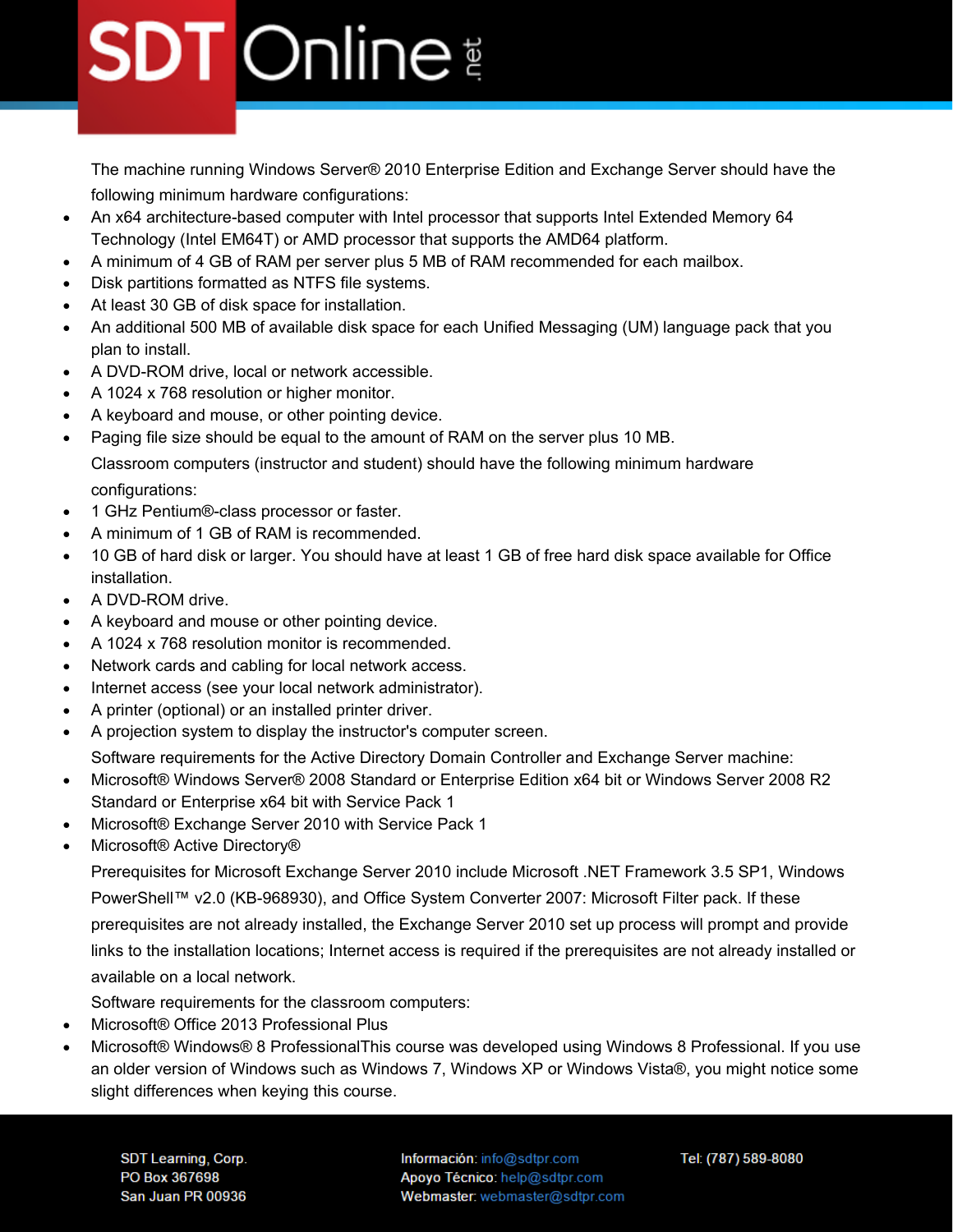#### *Course Content*

*Lesson 1: Getting Started With Outlook 2013* 

**Topic A:** Navigate the Outlook Interface **Topic B:** Perform Basic Email Functions **Topic C:** Use Outlook Help

#### *Lesson 2: Composing Messages*

**Topic A: Create an Email Message Topic B:** Check Spelling and Grammar **Topic C:** Format Message Content **Topic D: Attach Files and Items Topic E:** Enhance an Email Message **Topic F:** Manage Automatic Message Content

#### *Lesson 3: Reading and Responding to Messages*

**Topic A: Customize Reading Options Topic B:** Work with Attachments **Topic C:** Manage Your Message Responses

#### *Lesson 4: Managing Your Messages*

**Topic A:** Manage Messages Using Tags, Flags, and Commands **Topic B:** Organize Messages Using Folders

#### *Lesson 5: Managing Your Calendar*

**Topic A:** View the Calendar **Topic B:** Manage Appointments **Topic C:** Manage Meetings **Topic D:** Print Your Calendar

#### *Lesson 6: Managing Your Contacts*

**Topic A:** Create and Update Contacts **Topic B:** View and Organize Contacts

#### *Lesson 7: Working With Tasks and Notes*

**Topic A:** Manage Tasks **Topic B:** Manage Notes

> **SDT Learning, Corp.** PO Box 367698 San Juan PR 00936

Información: info@sdtpr.com Apoyo Técnico: help@sdtpr.com Webmaster: webmaster@sdtpr.com